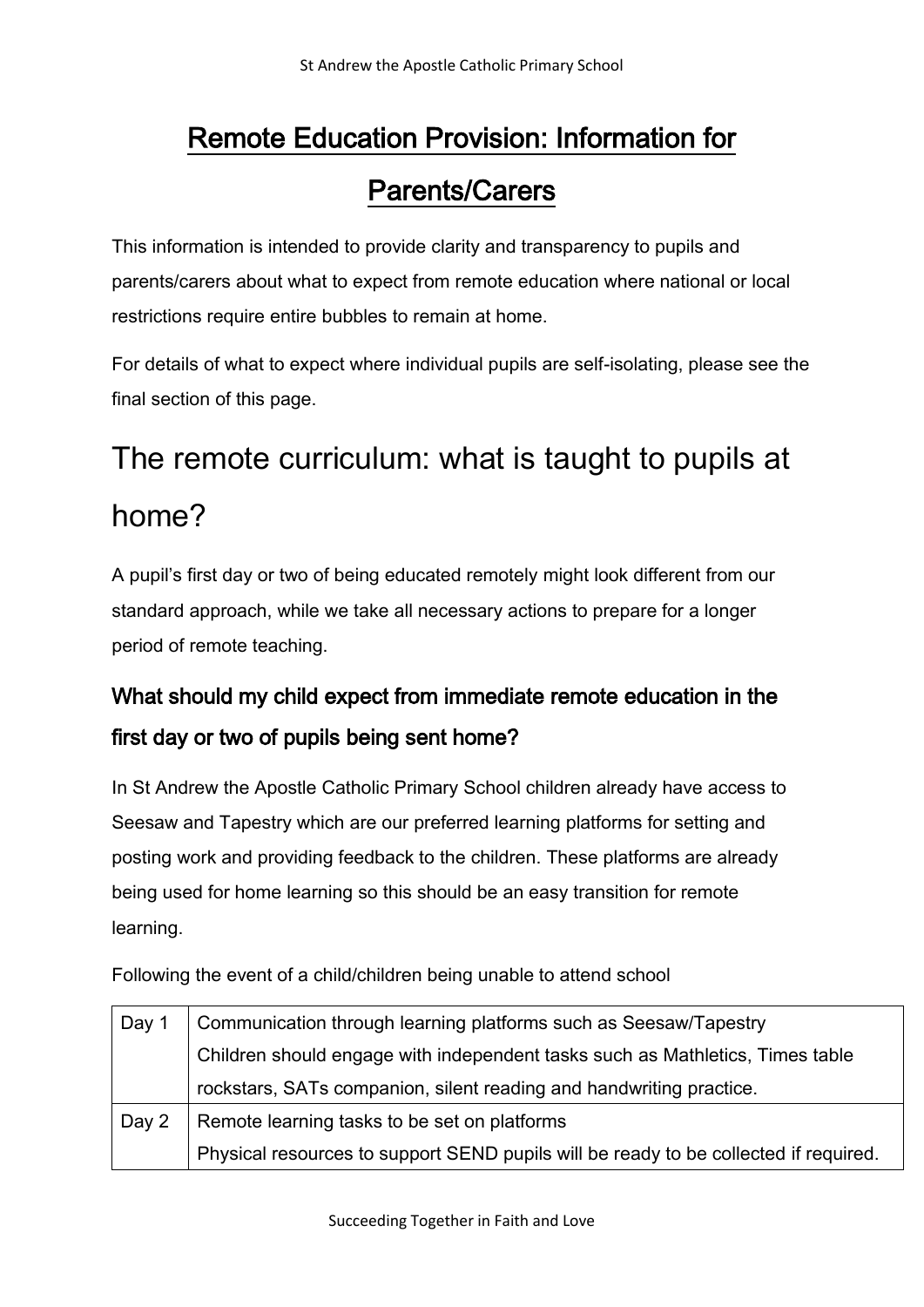Printed worksheets available following a phone call with school office

# Following the first few days of remote education, will my child be taught broadly the same curriculum as they would if they were in school?

Our Remote learning curriculum is broadly the same as the curriculum that is being taught in school. However, we have needed to make some adaptations in some subjects. These changes are dependent on which resources are available to pupils at home.

English – Class reading books will be read to the children through a video or a picture of each page will be provided

Mathematics – practical counting resources are not available at home so this will be replaced with pictorial representations on worksheets

P.E – Children will be encouraged to develop basic skills and maintain an active lifestyle using sports equipment or objects that they have available at home

Art – Due to the availability of resources tasks may be adapted to change the medium from paint to colouring pencils or sketching to allow all children to participate in the lesson

Geography – using google earth to replace a map/atlas

Science – lessons will focus on the theory of science as oppose to the practical experimentation unless experiments can be carried out with household objects or materials

Every effort is being made to ensure that the children who are learning remotely are accessing the same curriculum as the children learning face to face. Most changes are based on the delivery of the lesson rather than the content.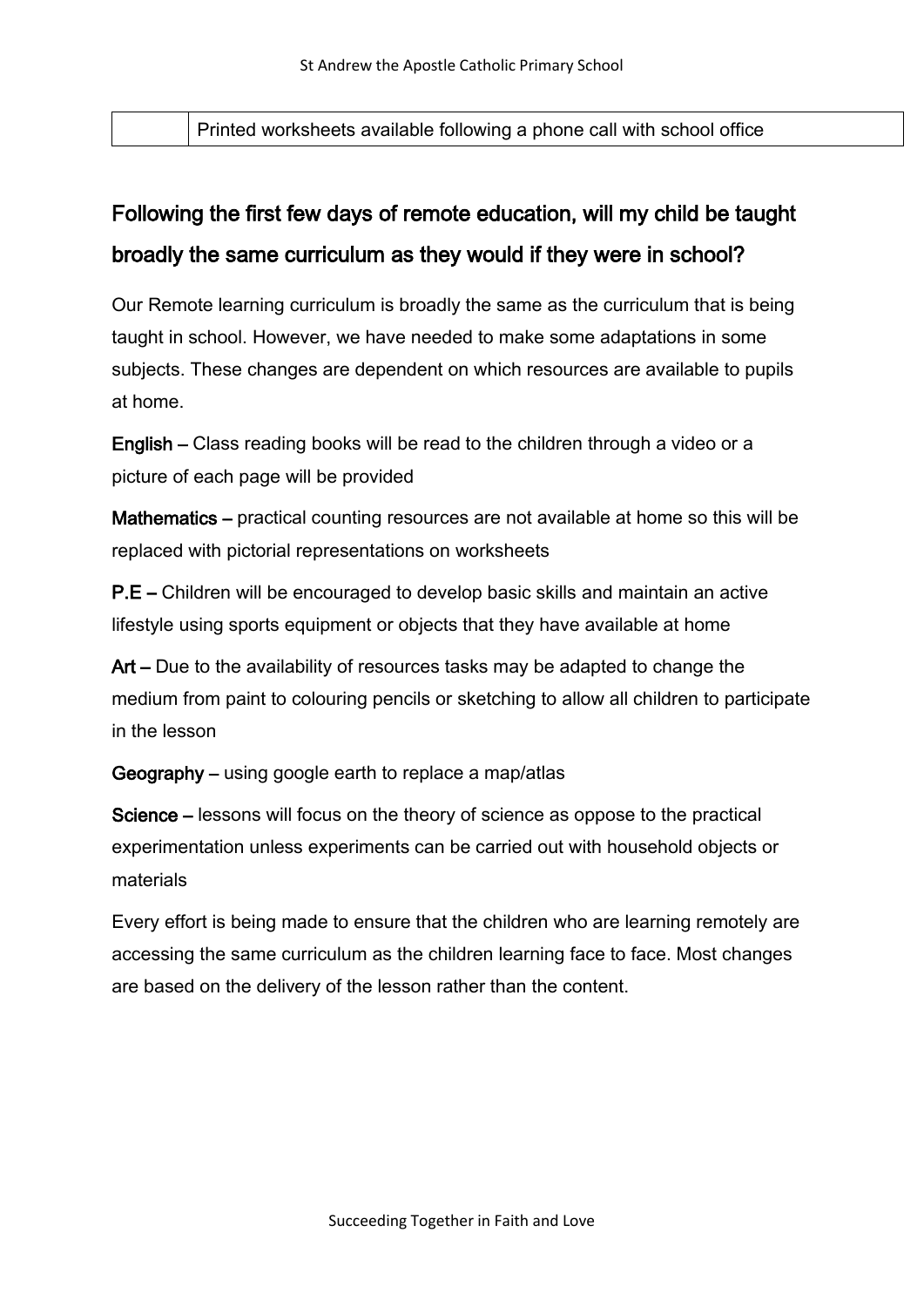# Remote teaching and study time each day

#### How long can I expect work set by the school to take my child each day?

Children are expected to complete remote learning during the hours of 9am-3pm however how you arrange this time is dependent on your circumstances. The children should take a morning break (20-30 mins) and a lunch break (1 hour) during the day.

The time that each child is expected to work is displayed below. Directed work involves lessons set by the teacher and independent time can include various activities such as mathletics, silent reading, story time, times table rockstars, handwriting or creative independent play for younger children.

| <b>Foundation Stage</b> | 2 hours (1 hour directed work and 1 hour independent time)  |
|-------------------------|-------------------------------------------------------------|
| Key Stage 1             | 3 hours (2 hours directed work and 1 hour independent time) |
| Key Stage 2             | 4 hours (3 hours directed work and 1 hour independent time) |

# Accessing remote education

# How will my child access any online remote education you are providing?

Each day should start with a visit to Seesaw or Tapestry as your child's teacher will use these platforms to set tasks, send videos, post links to support learning and communicate with you and your child.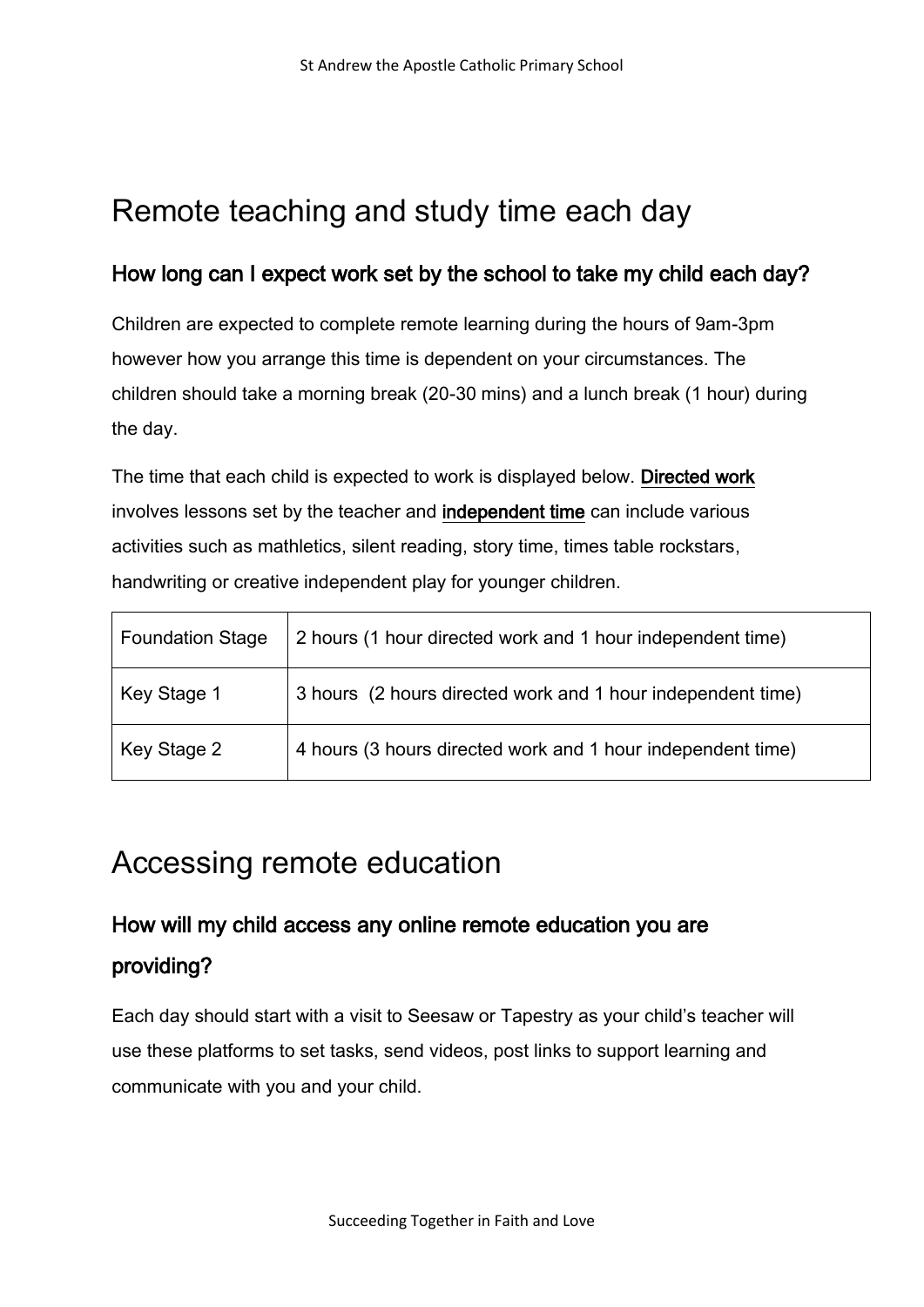Any required links to other websites will be posted on here as a hyperlink. Most links will allow you to simply click on them and access the website however in some cases the link may need to be copied and pasted into the search bar.

#### If my child does not have digital or online access at home, how will you support them to access remote education?

We recognise that some pupils may not have suitable online access at home. We take the following approaches to support those pupils to access remote education:

- Using DFE resources and support, we are operating a long term loan system to loan lap tops and wireless routers to those people who are not accessing the internet on a laptop or tablet at home. There is a survey on our school website to complete so we can assess what support you require. You would have received an email or text if this offer is applicable to you.
- Providing mobile data boosts to parents/carers who are accessing remote learning by using their data from a mobile phone data package. You would have received an email or text if this offer is applicable to you.
- Our remote learning offer is largely dependent on you having access to the internet however Seesaw can be downloaded as an application on most smart phones and accessed using your data package.
- Paper copies of the children's work are available from the school office upon request however these would have to be collected daily as the tasks are set on a daily basis.
- When teachers are planning and setting work for the children we try to make the work accessible without having paper copies. This means that the children can read from the screen and complete the work on paper. This works for the majority of tasks however some work does need to be printed.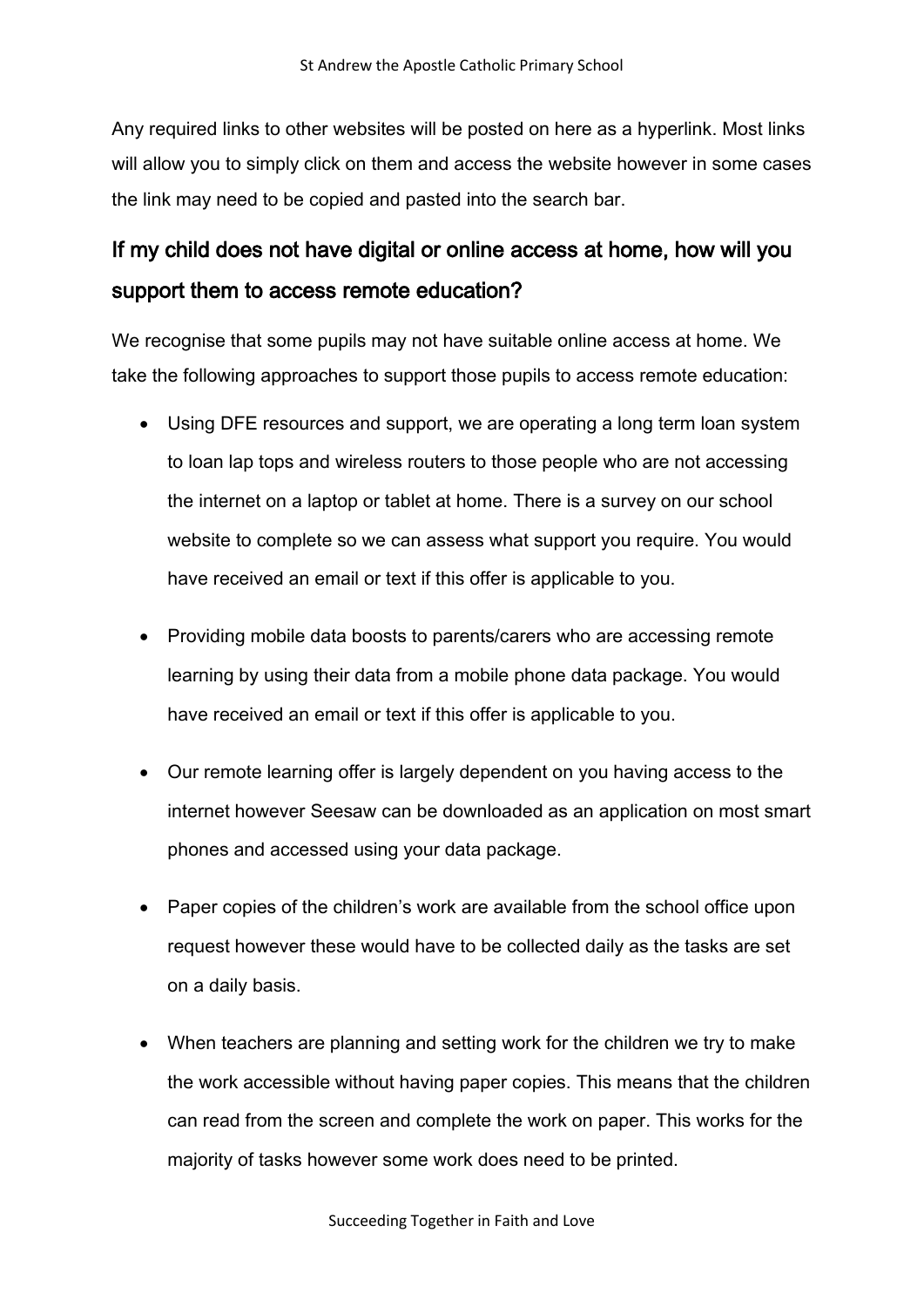• Pupils can submit work by taking a picture of the work and posting it or writing a short message about how they did during the lesson.

# How will my child be taught remotely?

At St Andrew the Apostle Catholic Primary School teachers will use a variety of teaching methods to ensure a quality education is provided to all learners. These will differ from class to class however our remote learning offer is consistent across the school and includes:

- Access to an interactive platform that allows children to access work, post work and queries and receive feedback from school staff
- A weekly/daily timetable to set out activities and schedules (dependent on the number of children learning remotely)
- A weekly video or audio file sent to the children from the staff to share what is happening in school such as golden charter and weekly themes shared in collective worship
- Positive and constructive feedback provided by school staff

To ensure a quality education is provided we use a combination of these teaching methods:

- Recorded teaching sessions with the class teacher
- Links to videos using approved websites such as Oaks, BBC Bitesize and You tube
- Audio files where the staff read a story to the children
- Independent work websites such Mathletics, Times table Rockstars and SATs companion (Y6 only)
- Lesson presentations made by the teacher
- Worksheets/workbooks that can be printed off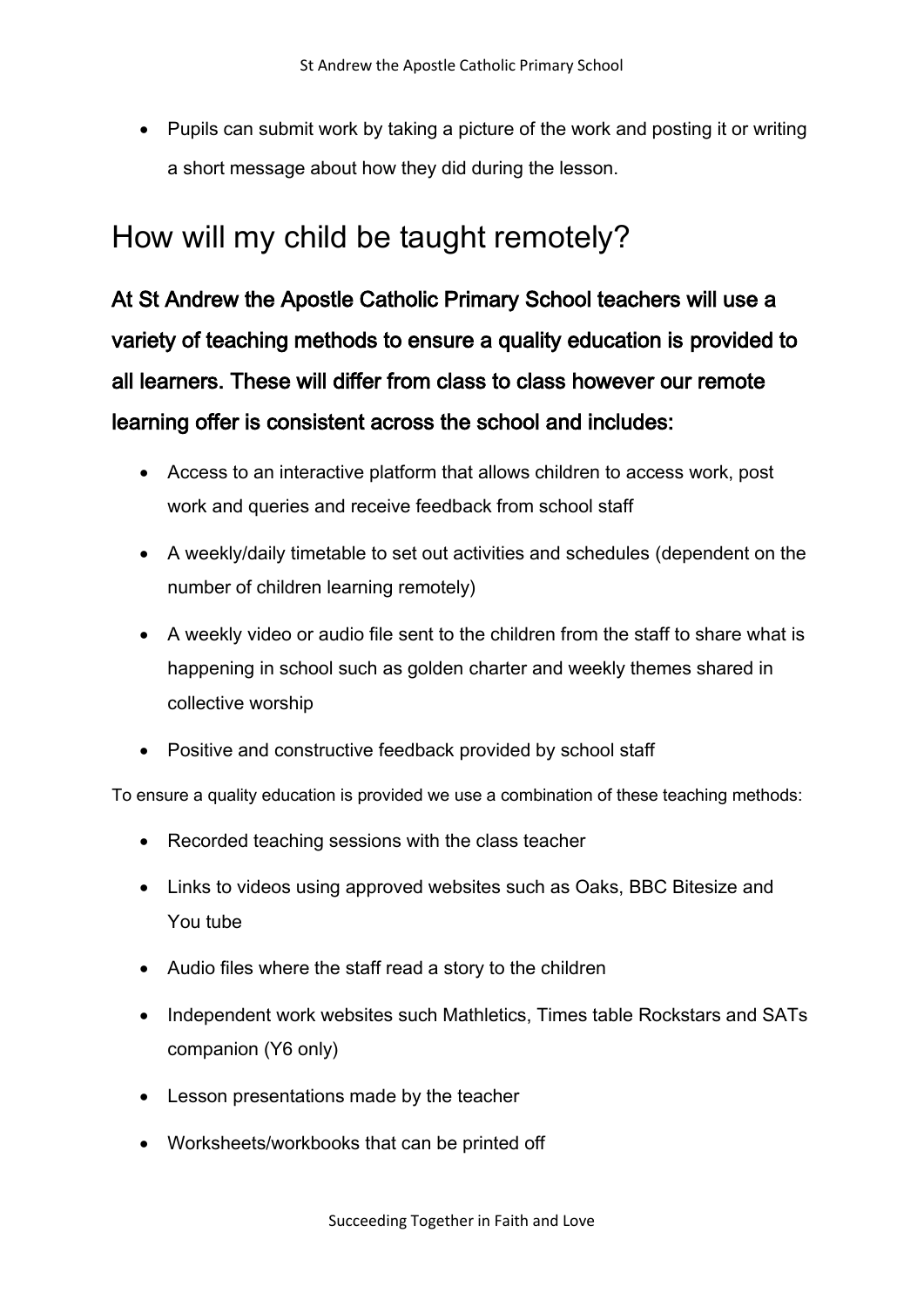Please note that the use of these resources is dependent on the teacher and subject being taught and not all aspects will be utilised every lesson.

# Engagement and feedback

# What are your expectations for my child's engagement and the support that we as parents and carers should provide at home?

Parents/Carers should:

- Provide a suitable place and environment for the pupils to work in that allows them to concentrate
- Plan or follow a timetable to maintain a regular routine for the children
- Log onto Seesaw or Tapestry to access the tasks that are posted by staff
- Support the children and enable them to access the tasks through printing, downloading or accessing websites
- Contact the school via our learning platform with any queries
- Post work on platform upon completion on a daily basis
- Ensure the children take adequate screen break if working at a computer for a prolonged period of time (at least one 2 minute break every 30 minutes where the pupil looks away from the screen)

Children should:

- Only work on remote learning between the hours of 9am and 3pm
- Take adequate breaks set out on the timetable
- Follow instructions from teacher and parents/carers
- Complete all tasks to the best of their ability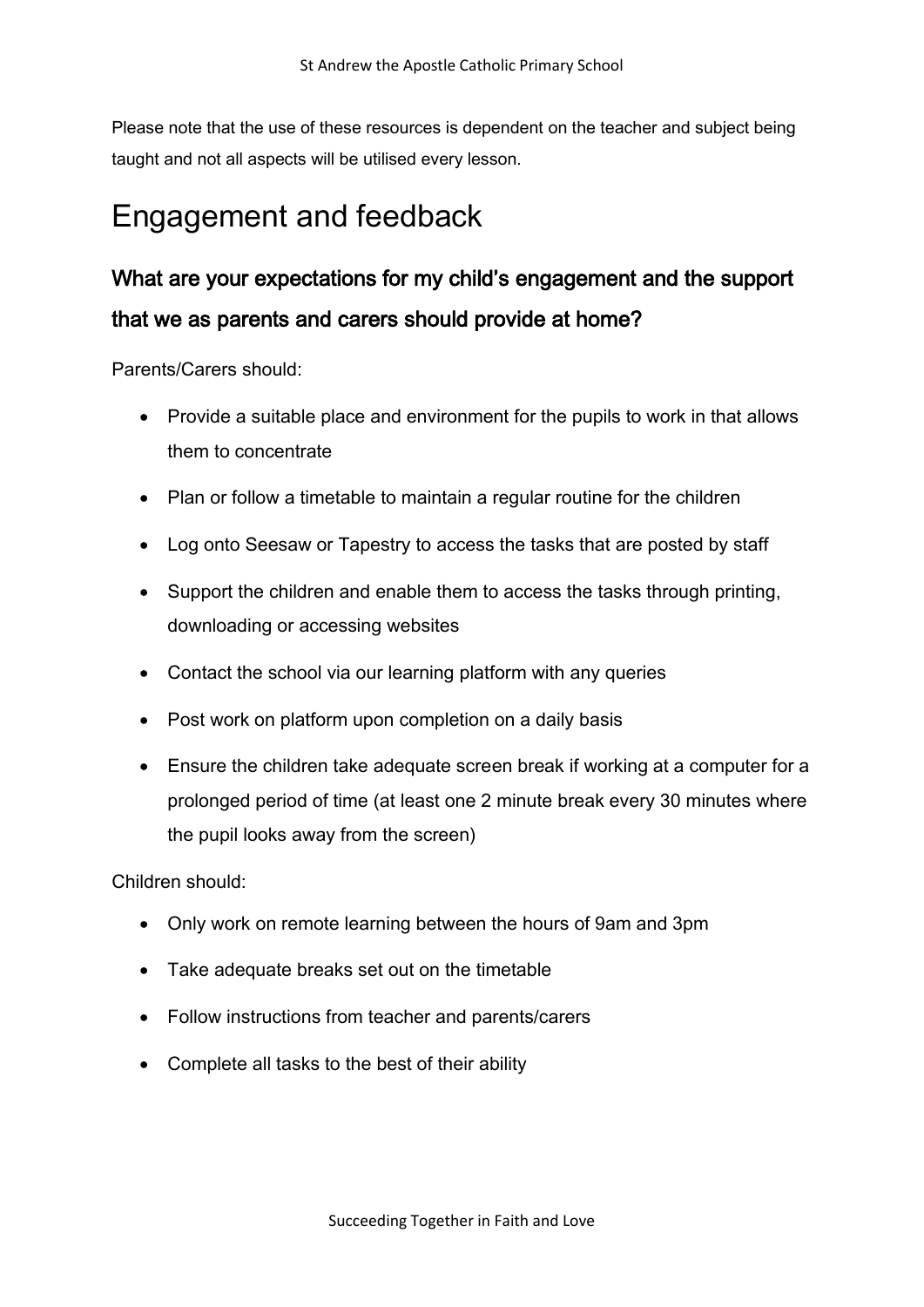# How will you check whether my child is engaging with their work and how will I be informed if there are concerns?

School staff will monitor and provide feedback between the hours of 9am and 3pm. As many of our staff are still engaged with face to face teaching or working remotely themselves these times will vary. Work should be posted as soon as the children complete it so that the teacher can approve and give feedback.

All posts from children will required approval. If your post is approved then this means it has been seen and accepted by the teacher. Comments showing how to improve the work will be made where and when appropriate and these comments cannot be seen by anyone else. We encourage the children to read these comments, take appropriate actions and then reply if required.

From a safeguarding point, we need to maintain daily contact with all children who learning remotely from home. A post on Seesaw/Tapestry provides this contact. If we do not have contact during the week then you will be contacted by telephone in the following week to see if there is any support we can provide to help you make the most of your remote learning time.

# How will you assess my child's work and progress?

Feedback can take many forms and may not always mean extensive written comments for individual children. For example, whole-class feedback or quizzes marked automatically via digital platforms are also valid and effective methods, amongst many others. Our approach to feeding back on pupil work is as follows:

We assess the children's work in a variety of different ways:

• Marking pieces of work that are posted on the learning platform (example pieces of writing, art work etc )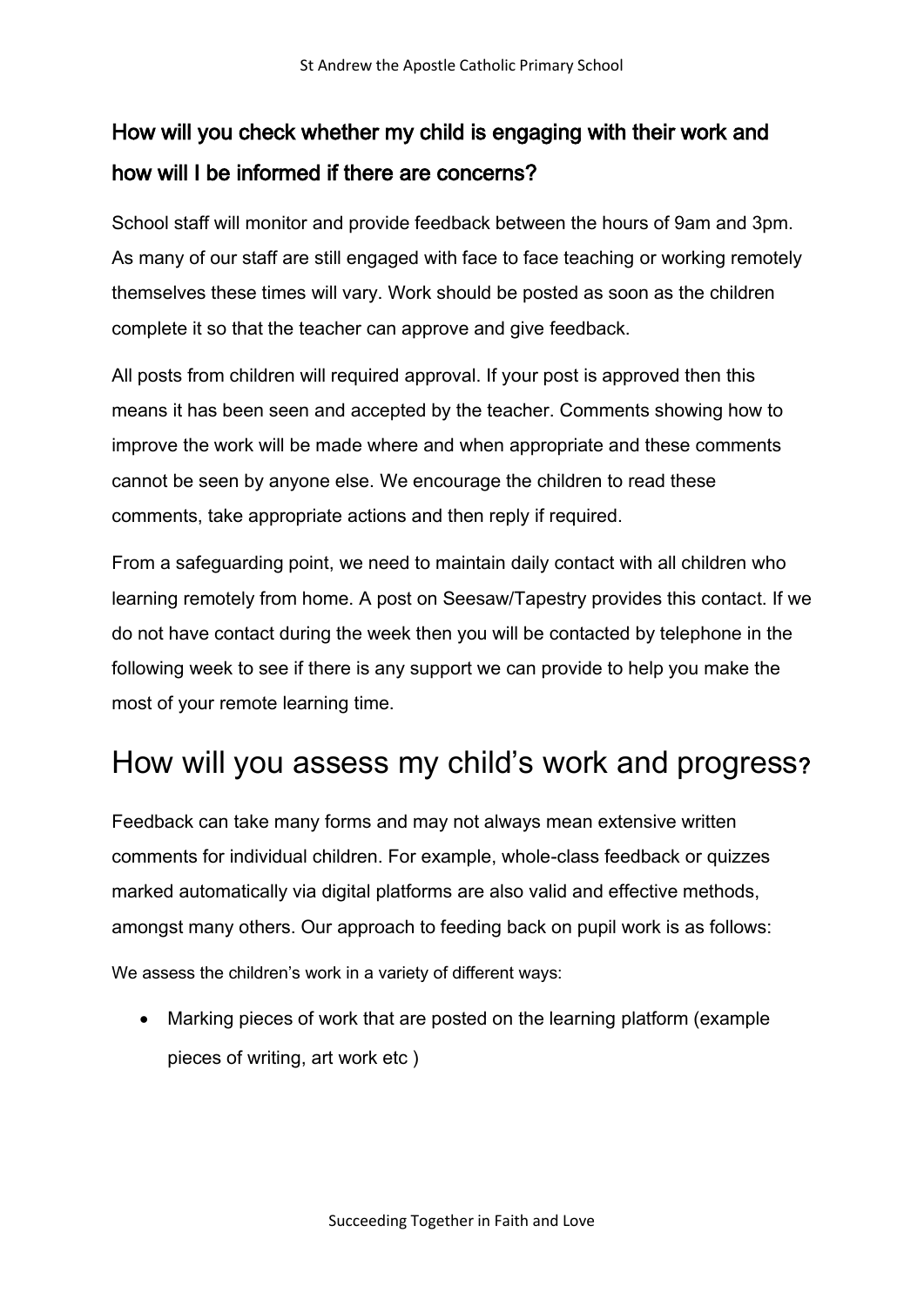- Self-marking: some presentations include slides with answers/videos for the children to mark themselves. Scores can then be posted using how many correct/ how many questions attempted (Example-12/15)
- Scores recorded on the independent websites such as Mathletics
- We use short summative tests that give us an overall assessment for the whole week's teaching for subjects such as Mathematics

All work posted is stored in an individual file and can be printed off in PDF form to support our assessment.

# Additional support for pupils with particular needs

#### How will you work with me to help my child who needs additional support from adults at home to access remote education?

We recognise that some pupils, for example some pupils with special educational needs and disabilities (SEND), may not be able to access remote education without support from adults at home. We acknowledge the difficulties this may place on families, and we will work with parents and carers to support those pupils in the following ways:

- Work to be adjusted according to ability and SEND to ensure the pupil's understanding
- Additional videos/links to be posted where necessary, revising material or simplifying explanations to ensure pupils' understanding
- Provide physical resources such as workbooks, coloured overlays and coloured exercise books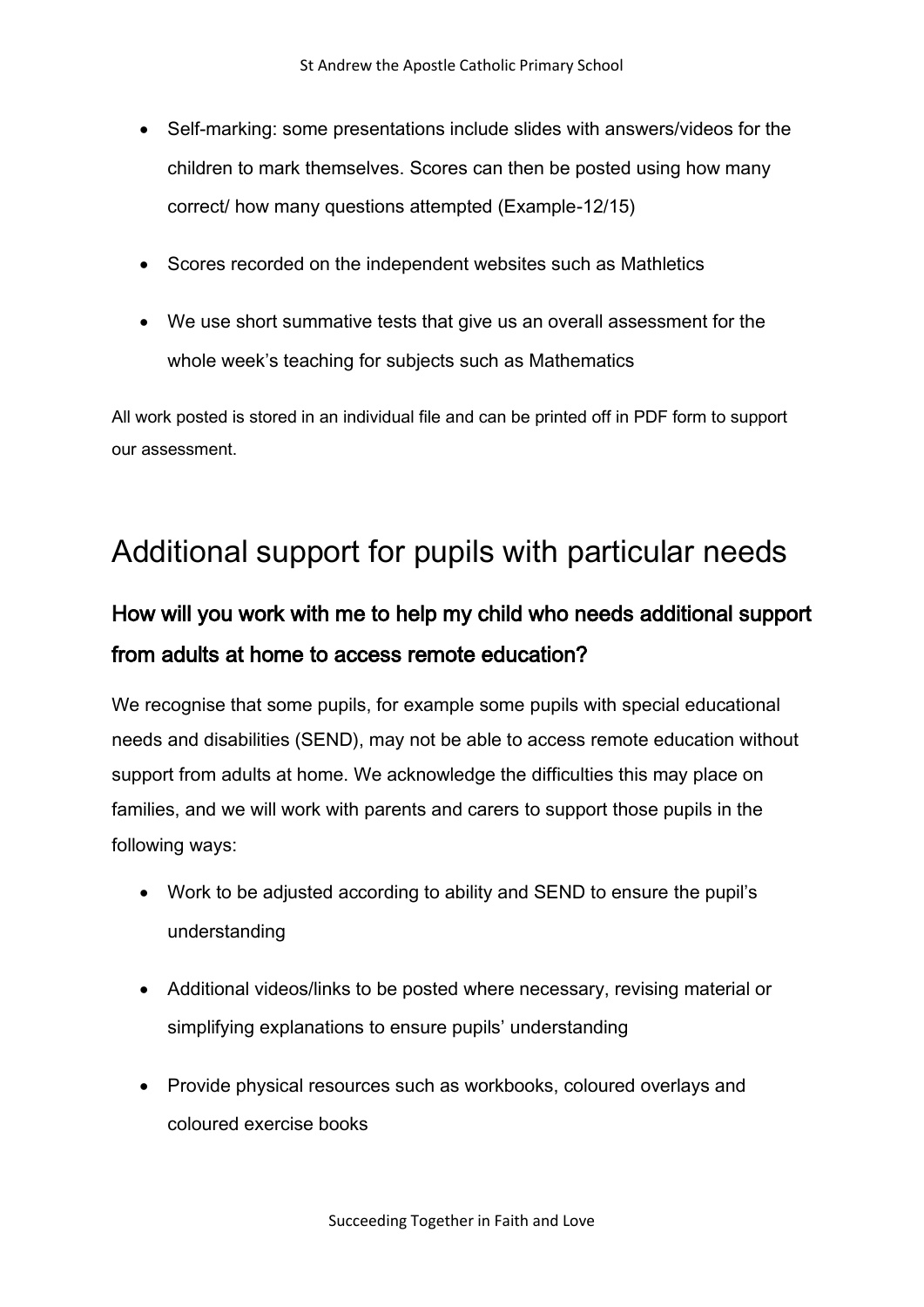- Provide pupils with daily multi-sensory activities where appropriate
- Weekly contact via Seesaw/phone calls with parents/carers to help them support their child's learning

# Remote education for self-isolating pupils

Where individual pupils need to self-isolate but the majority of their peer group remains in school, how remote education is provided will likely differ from the approach for whole groups. This is due to the challenges of teaching pupils both at home and in school.

# If my child is not in school because they are self-isolating, how will their remote education differ from the approaches described above?

If the majority of the class is in school and there are a small number of children selfisolating then remote learning will consist of many of the aspects from above. These changes will be made to support the class teacher in managing their workload:

- Work will be posted on Monday and will consist of all the tasks for the week
- General feedback will be provided at the end of the day's tasks
- More links to websites/learning resources as oppose to recorded teaching sessions
- Increased independent activities

At the moment, Remote learning is constantly changing under the new guidance from the Government and Local Education Authorities. We at St Andrew the Apostle Catholic Primary School are continuously adapting and adjusting our methods to ensure we meet the needs of all our remote learners.